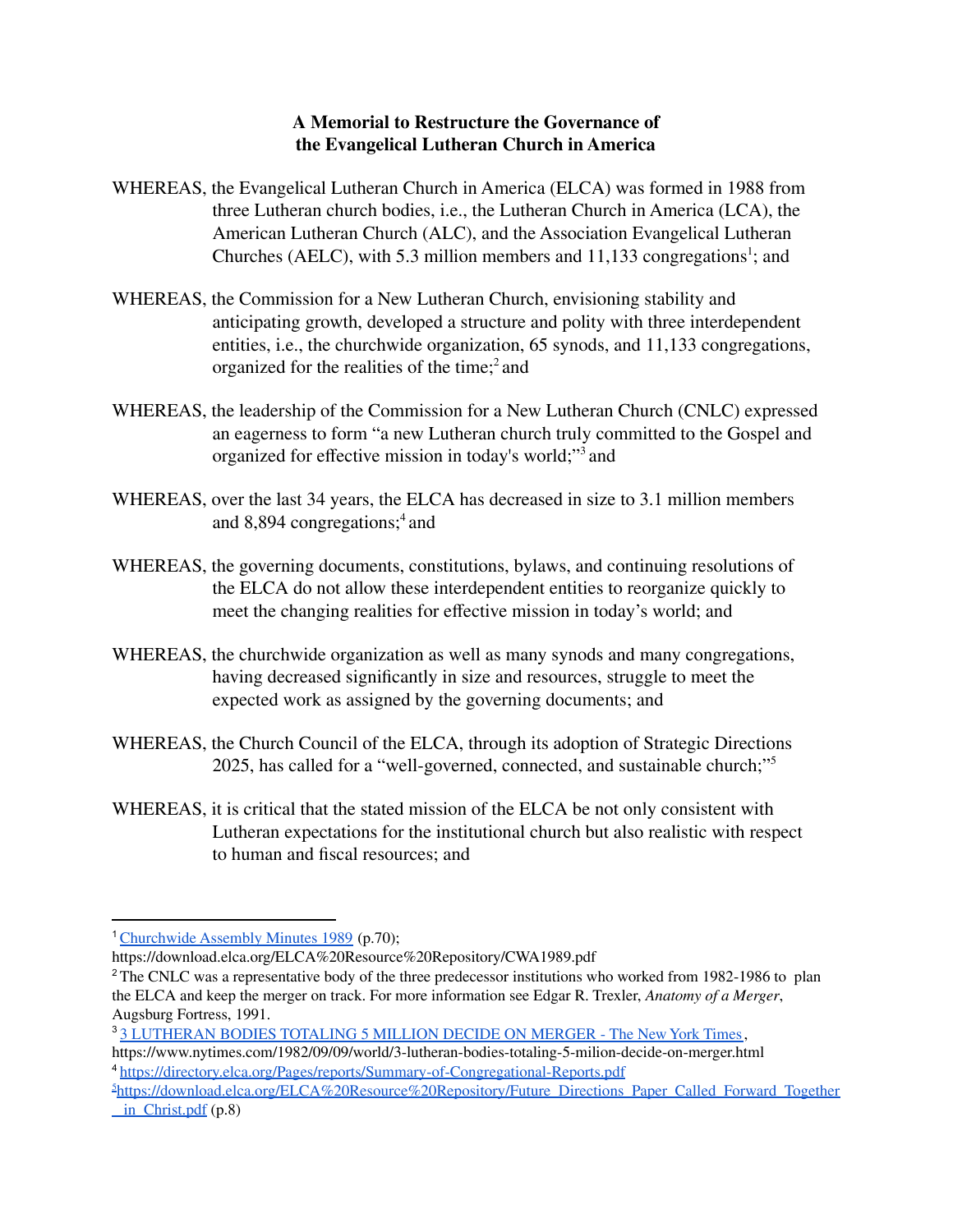- WHEREAS, the social statements of the ELCA call us to be a better version of ourselves including a commitment to actively dismantle racism in our systems; and
- WHEREAS, the church has been complicit in trauma and harm through our current structures; and
- WHEREAS, it is critical that the structure of the ELCA meet the needs of effective mission in today's changing world; and
- WHEREAS, a reconstituting convention for the ELCA, in the form of a special meeting of the Churchwide Assembly, would provide an opportunity for deliberation and action on these pressing matters of mission, ministry, and structure;
- THEREFORE, BE IT RESOLVED, that the Metropolitan Chicago Synod of the ELCA memorialize the 2022 Churchwide Assembly of the ELCA to direct the Church Council to establish a Commission for a Renewed Lutheran Church consisting of leaders from across the three expressions, including persons representing historically marginalized groups that, working in consultation with the Conference of Bishops and the Church Council, shall reconsider the Statements of Purpose for each of the expressions of this church, the Principles of Organization, and all matters pertaining thereunto, in light of the stated goals, ideals and purposes of this church to dismantle racism and engage the pressing matters of mission, structure and ministry for these days, presenting its findings to the 2025 Churchwide Assembly.

Submitted on June 1, 2022 by Metro Chicago Synod Assembly Voting Members:

| St. Luke's of Logan Square, Chicago         |
|---------------------------------------------|
| Lutheran Church of the Master, Carol Stream |
| St. Philip, Glenview                        |
| Grace, Evanston                             |
| St. Paul, Wheaton                           |
| Gethsemane, Cicero                          |
| St. Andrew Lutheran Church, Mundelein       |
| Grace Lutheran Church of LaGrange           |
| Holy Family, Chicago                        |
| Epiphany Lutheran Church, Elmhurst          |
| St. Stephen, Midlothian                     |
| Lutheran Church of the Master, Carol Stream |
| Lutheran Church of the Master, Carol Stream |
| Lutheran Church of the Master, Carol Stream |
| St. Luke's of Logan Square, Chicago         |
|                                             |